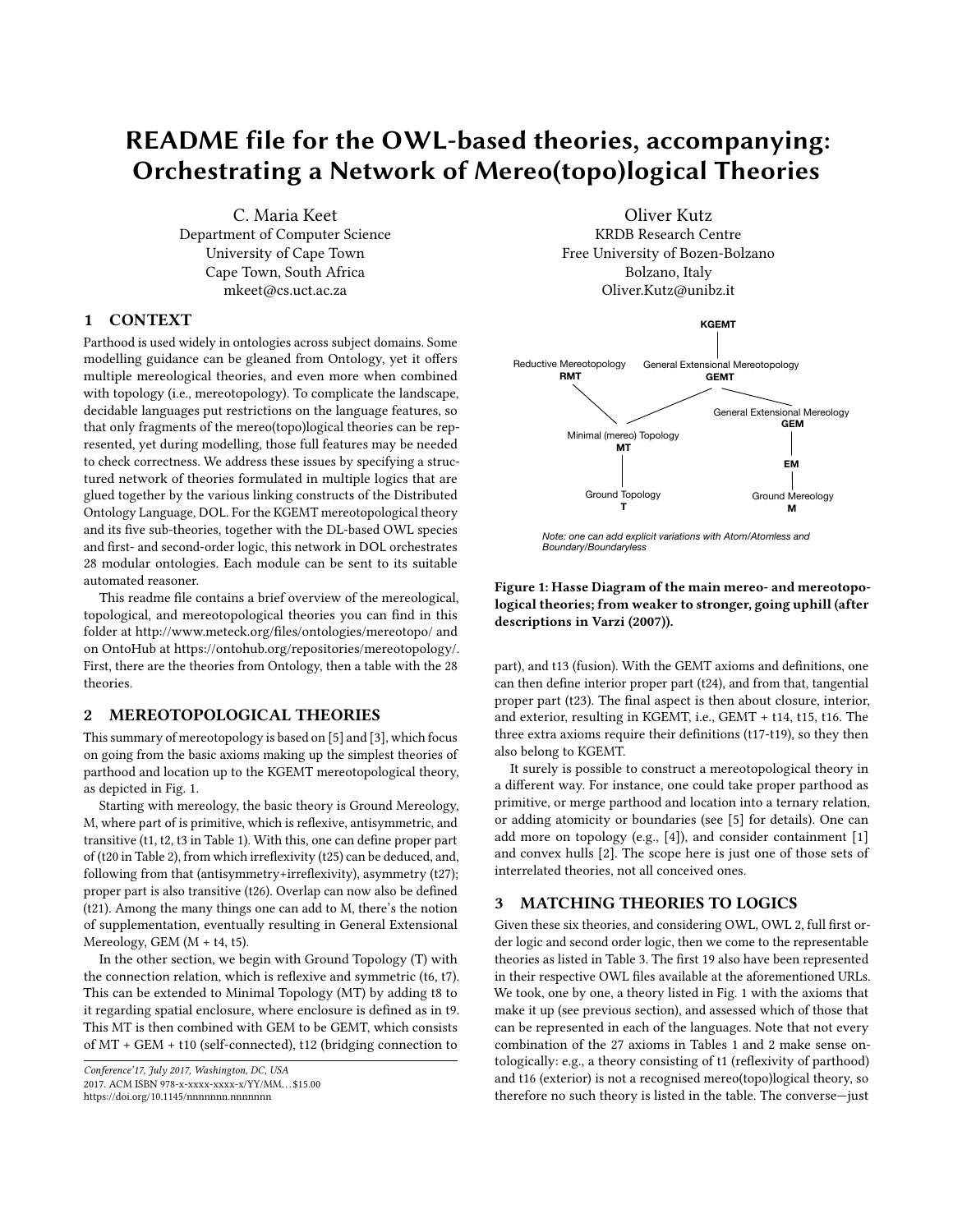Conference'17, July 2017, Washington, DC, USA C.M. Conference'17, July 2017, Washington, DC, USA C.M. C.M. Keet and O. Kutz

<span id="page-1-2"></span>Table 1: Axiomatization of KGEMT core axioms and definitions (based on [\[3\]](#page-1-1), summarised from [\[5\]](#page-1-0)). P: partof; PP: proper part of; O: overlap, C: connection; E: enclosure; EQ: indiscernibility; IPP: interior proper part; TPP: tangential proper part; SC: self-connected; c: closure; i: interior; e: exterior; +: sum; ∼: complement.

| P(x,x)                                                                                                          | (t1)  |
|-----------------------------------------------------------------------------------------------------------------|-------|
| $P(x, y) \wedge P(y, z) \rightarrow P(x, z)$                                                                    | (t2)  |
| $P(x, y) \wedge P(y, x) \rightarrow x = y$                                                                      | (t3)  |
| $\neg P(y,x) \rightarrow \exists z (P(z,y) \land \neg O(z,x))$                                                  | (t4)  |
| $\exists w \phi(w) \rightarrow \exists z \forall w (O(w, z) \leftrightarrow \exists v (\phi(v) \land O(w, v)))$ | (t5)  |
| C(x,x)                                                                                                          | (t6)  |
| $C(x,y) \rightarrow C(y,x)$                                                                                     | (t7)  |
| $P(x, y) \rightarrow E(x, y)$                                                                                   | (t8)  |
| $E(x,y) =_{df} \forall z (C(z,x) \rightarrow C(z,y))$                                                           | (t9)  |
| $E(x, y) \rightarrow P(x, y)$                                                                                   | (t10) |
| $SC(x) \leftrightarrow \forall y, z(x=y+z \rightarrow C(y,z))$                                                  | (t11) |
| $\exists z (SC(z) \land O(z, x) \land O(z, y) \land \forall w (P(w, z) \rightarrow$                             |       |
| $(O(w, x) \vee O(w, y))) \rightarrow C(x, y)$                                                                   | (t12) |
| $z = \sum x \phi x \rightarrow \forall y (C(y, z) \rightarrow \exists x (\phi x \land C(y, x)))$                | (t13) |
| P(x, cx)                                                                                                        | (t14) |
| $c(cx) = cx$                                                                                                    | (t15) |
| $c(x + y) = cx + cy$                                                                                            | (t16) |
| $cx =_{df} \sim (ex)$                                                                                           | (t17) |
| $ex =_{df} i(\sim x)$                                                                                           | (t18) |
| $ix =_{df} \sum z\forall y (C(z, y) \rightarrow O(x, y))$                                                       | (t19) |

<span id="page-1-3"></span>Table 2: Basic additional axioms, definitions, and theorems (based on [\[3\]](#page-1-1), summarised from [\[5\]](#page-1-0)).

| $PP(x, y) =_{df} P(x, y) \wedge \neg P(y, x)$                         | (t20) |
|-----------------------------------------------------------------------|-------|
| $O(x,y) =_{df} \exists z (P(z,x) \wedge P(z,y))$                      | (t21) |
| $EQ(x,y) =_{df} P(x,y) \wedge P(y,x)$                                 | (t22) |
| $TPP(x, y) =_{df} PP(x, y) \land \neg IPP(x, y)$                      | (t23) |
| $IPP(x,y) =_{df} PP(x,y) \land \forall z (C(z,x) \rightarrow O(z,y))$ | (t24) |
| $\neg PP(x,x)$                                                        | (t25) |
| $PP(x, y) \wedge PP(y, z) \rightarrow PP(x, z)$                       | (t26) |
| $PP(x, y) \rightarrow \neg PP(y, x)$                                  | (t27) |
|                                                                       |       |

the six named theories in Fig. [1—](#page-0-0)does not apply either, because even ground mereology cannot be represented fully in OWL 2 DL (in short: no antisymmetry). Finally, one cannot assert property definitions alike t20 (see Table [2\)](#page-1-3) in OWL whereas one can in FOL and HOL, and therefore they were added as primitives.

## REFERENCES

- <span id="page-1-5"></span>[1] T. Bittner and M. Donnelly. 2005. Computational ontologies of parthood, componenthood, and containment. In Proceedings of the Nineteenth International Joint Conference on Artificial Intelligence 2005 (IJCAI'05), L. Kaelbling (Ed.). Cambridge, MA: AAAI Press, 382–387.
- <span id="page-1-6"></span>[2] M. Haemmerli and A. C. Varzi. 2014. Adding Convexity to Mereotopology. In Formal Ontology in Information Systems. Proceedings of the Eighth International Conference, Pawel Garbacz and Oliver Kutz (Eds.). IOS Press, 65–78.
- <span id="page-1-1"></span>[3] C. M. Keet, F. C. Fernández-Reyes, and A. Morales-González. 2012. Representing mereotopological relations in OWL ontologies with ONTOPARTS. In Proceedings of the 9th Extended Semantic Web Conference (ESWC'12) (LNCS), E. Simperl et al.

(Eds.), Vol. 7295. Springer, 240–254. 29-31 May 2012, Heraklion, Crete, Greece.

- <span id="page-1-4"></span>[4] D. A. Randell, Z. Cui, and A. G. Cohn. 1992. A spatial logic based on regions and connection. In Proc. 3rd Int. Conf. on Knowledge Representation and Reasoning. Morgan Kaufmann, 165–176.
- <span id="page-1-0"></span>[5] A.C. Varzi. 2007. Handbook of Spatial Logics. Berlin Heidelberg: Springer Verlag, Chapter Spatial reasoning and ontology: parts, wholes, and locations, 945–1038.